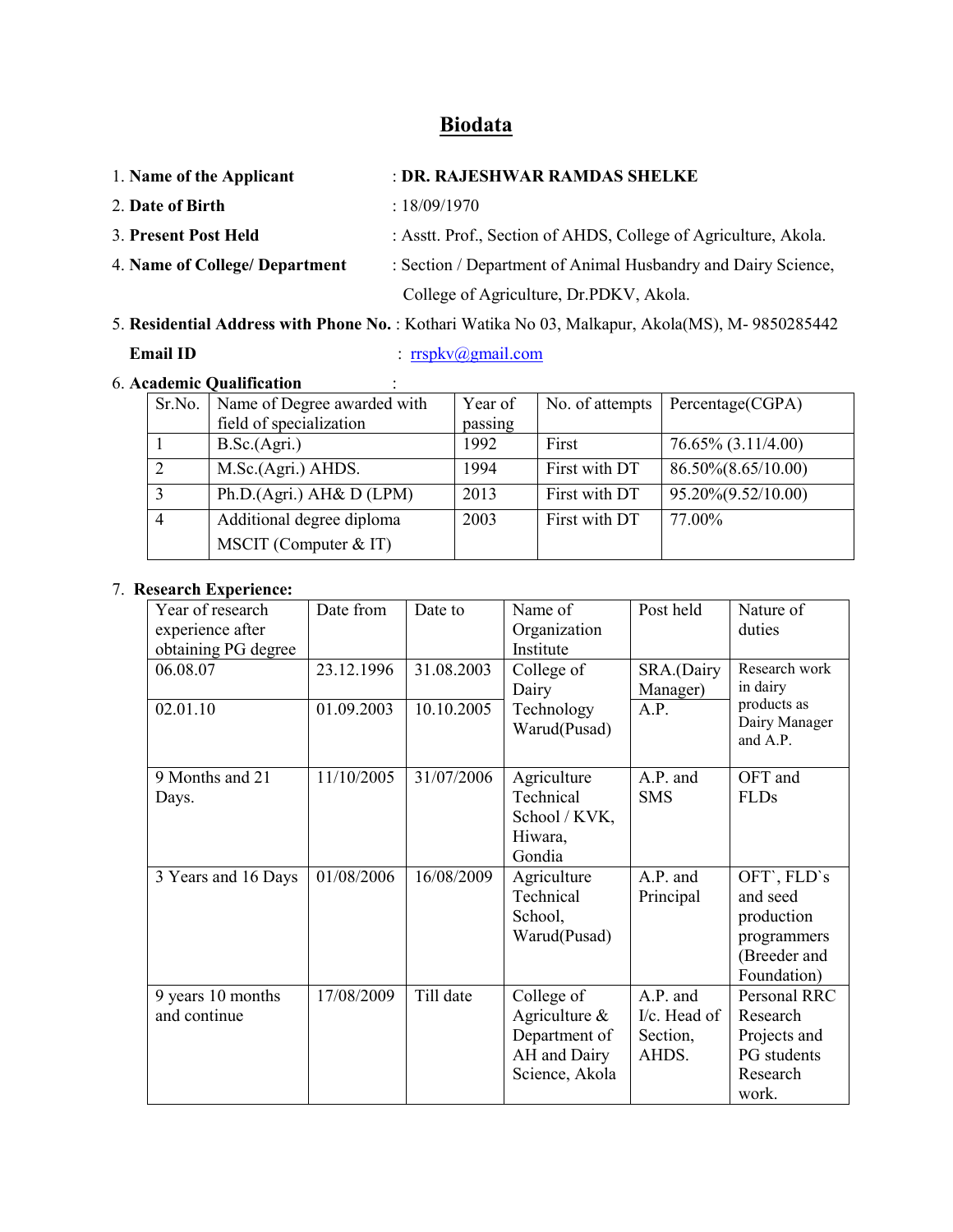8. Research Actvities:

Contribution in Animal Husbandry and Dairy Science, in respect to personal research for RRC and Recommandations approved in the Joint Agresco of all four Agriculture Universities of Maharashtra, contribution in the PG students research as Research Guide i.e. Chairman of Student Advosory Committee, Member of SAC, Publications, etc

- I) Personal Research work for RRC: 15 (as per Annexure-I)
- II) Recommandations in Joint Agresco: 03 (as per Annexure-II)
- III) M.Sc. Students guided as Chairman of SAC: 35(as per Annexure-III)
- IV) M.Sc. Students guided as Member of SAC: 74 (as per Annexure-IV)
- V) Ph.D. Students guided as Member of SAC-08 (as per Annexure-V)
- VI) Research Paper Published : 128 (as per Annexure-VI)
- VII) Research Paper Abstract (Poster presented and published): 181 (as per Annexure-VII)
- VIII) Tech./Scientific Papers published :22 (as per Annexure-VIII)
- IX) Books Published : 04 (as per Annexure-IX)
- X) Books Chapters Published :04 (as per Annexure-X)
- XI) Training Booklets Published: 07 and Practical Manuals Published : 16

(as per Annexure- X A ans XI B)

#### 9. Extension work done in the field of Dairying, Dairy processing and Value addition:

- i) Popular articles : 166 (as per Annexure-XII)
- ii) Folders/ Leaflets : 07 (as per Annexure-XIII)
- iii) Radio and TV Talks:  $= 34$  (as per Annexure-XIV)
- iv) Extension activities as SMS (trainings/ demonstrations/lectures, etc): 224

(as per Annexure-XV)

10. Other Academic distinction such as prizes, medals, fellowship, etc : ((as per Annexure-XVI)

| Sr. No.                  | Medal/Award/Felicitation received                                             | Year of Award     |
|--------------------------|-------------------------------------------------------------------------------|-------------------|
|                          | Young Scientist Associate Award-2011                                          | 2011.             |
| $\overline{2}$           | <b>Best Paper Presentation Award-2011</b>                                     | 2011              |
| $\overline{3}$           | Shiksha Rattan Puraskar                                                       | 2011              |
| $\overline{\mathcal{A}}$ | Best Oral Paper Presentation Award-IIIrd Prize                                | 2011              |
| 5                        | Rajeev Gandhi Excellence Award                                                | 2012              |
| 6                        | Fellow of HIND Society                                                        | 2013              |
| 7                        | Outstanding Participant in the 21 days National training held at              | 2013              |
|                          | NDRI, Karnal during $19^{th}$ July to $18^{th}$ Aug., 2013.                   |                   |
| 8                        | Dr.W.B. Rahudkar Silver Medal for best Low cost research                      | 2014              |
|                          | technology work.                                                              |                   |
| 9                        | Outstanding Participant in the 21 days National training held at              | 2016              |
|                          | AAU, Anand, during 16/11/2016 to 06/12/2016.                                  |                   |
| 10                       | First Poster presentation Award in National Seminar on Rainfed                | 2016-17           |
|                          | Agriculture in India Perspectives and Challenges (Combine on                  |                   |
|                          | PG students work) during 7-9 Dec, 2016                                        |                   |
| 11                       | Agro Tech I <sup>st</sup> price for Deptt. Stall in Livestock Section (Active | 2015, 2016, 2017, |
|                          | part in Agro-tech activity)                                                   | 2018              |
| 12                       | Appreciation letter received from Hon'ble Vice Chancellor, and                | 2017              |
|                          | Dean, Dr.PDKV, Akola.                                                         |                   |
| 13                       | Vasantrao Naik Pratishtan Best Agriculture Scientist Award in the             | 2019              |
|                          | subject of milk processing and value addition                                 |                   |
| 14                       | Best Poster Presentation Award in National Symposium Held at                  | 2019              |
|                          | PGIVAS, MAFSU, Akola                                                          |                   |